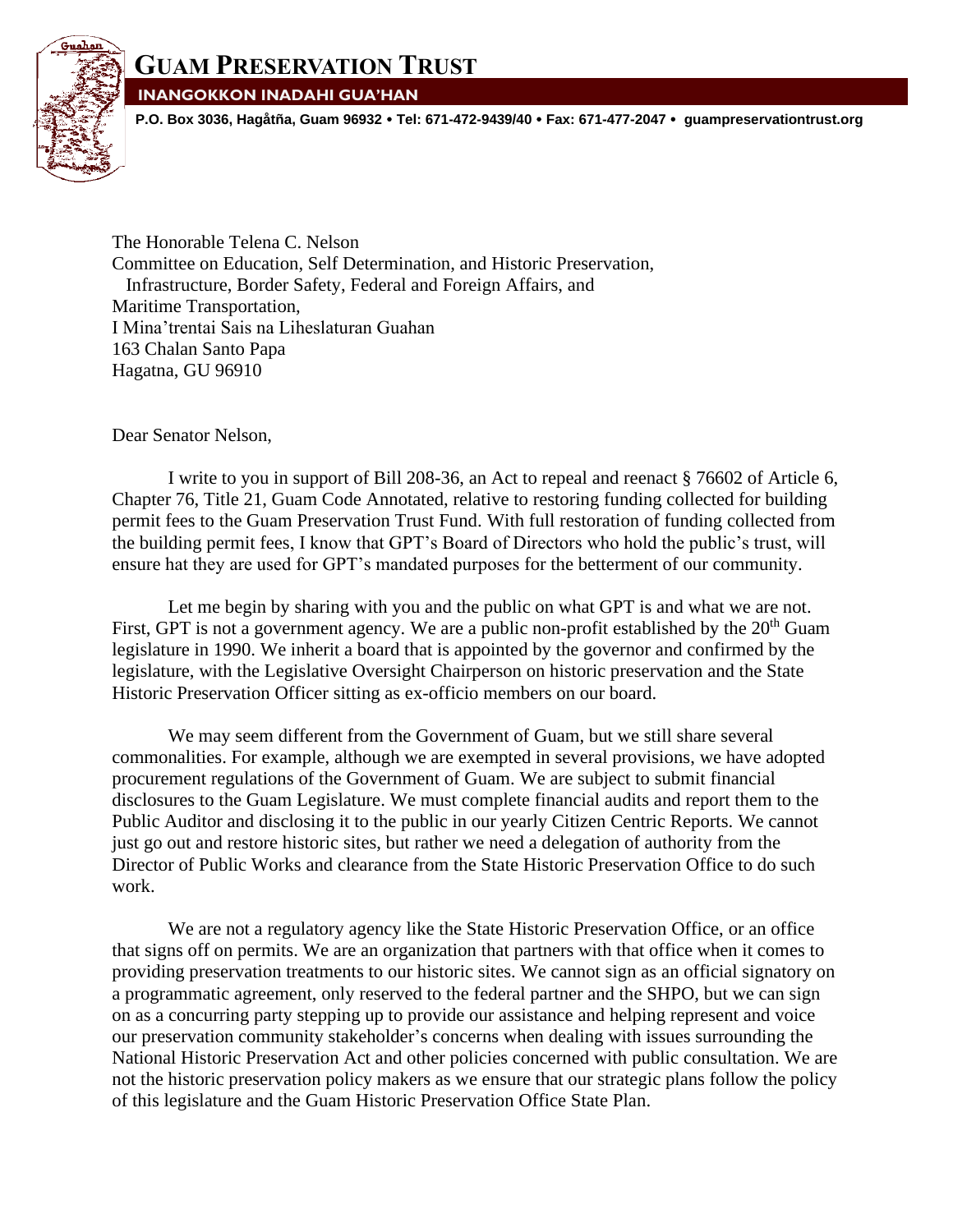

## **GUAM PRESERVATION TRUST**

**INANGOKKON INADAHI GUA'HAN**

**P.O. Box 3036, Hagåtña, Guam 96932 Tel: 671-472-9439/40 Fax: 671-477-2047 guampreservationtrust.org**

The Honorable Telena C. Nelson Page 2 of 4

We are and have always worked closely with our government partners and transparent with our financial affairs. But as a public, non-profit corporation, one thing that really separates us from the government is that we are exempt from the Executive Budget Act. We don't come year after year like other agencies do to request funds for each fiscal year. And for many years, we didn't need to. We have been able to manage well when we were allotted 100% of the building permit fees and bridging those funds with our investment policy.

We have an investment policy that helps us grow funds that you give us. Our investment policy was needed as the cost of construction since 1991 has not decreased but rather increased substantially and shows no sign of slowing down. Likewise, many of our historic sites are only growing older by each day and when it is time for us to intervene, the costs to do so will also have increased. So, to help reach our capital improvement goals, our investments have allowed us to grow the funds we receive but this can only be successful when we receive 100% of all collected building permit fees.

Since the cut six years ago, we had to draw down from our investments to cover all our obligations and any financial investor will tell you that once you start doing so, the funds will eventually not grow as fast and continuous drawdowns will one day exhaust those investments and it will no longer grow. Additionally, while having successful and clean audits yearly, it has been noted in our management discussions and analysis and audit report with the Public Auditor since 2015 and yearly up to today, that a decrease in allotments and lower amounts in our investments we create financial challenges for the Trust to operate. These reports and analysis have been shared with the legislature yearly and for the past six years, we have like our partners in the government, found ways to reduce costs and work with that reality. While we have been successful to be awarded outside grant funds to help support preservation projects, it is not enough to cover the existing preservation needs our island faces. And now, we are here today because our current quarterly allotments and investment accounts can no longer cover the costs of preservation treatments such as restoration, rehabilitation, and reconstruction projects that we have in queue.

Dear Senators, the Guam Congress Building was one of the last capital improvement projects that we were able to complete so that you can conduct the challenging work needed to move our island forward in a building designed for the future and to be both environmentally friendly and respectful of our history. And we thank you for giving us that opportunity. We were shocked that even before we turned over the keys to complete the project, the 33<sup>rd</sup> Guam Legislature decided to cut our percentage of funding by half in the budget law for FY 2015 by crafting the language that cut our percentage to 50% in the miscellaneous provisions section of the bill. This was done without any public discussion or consultation with us or our board members.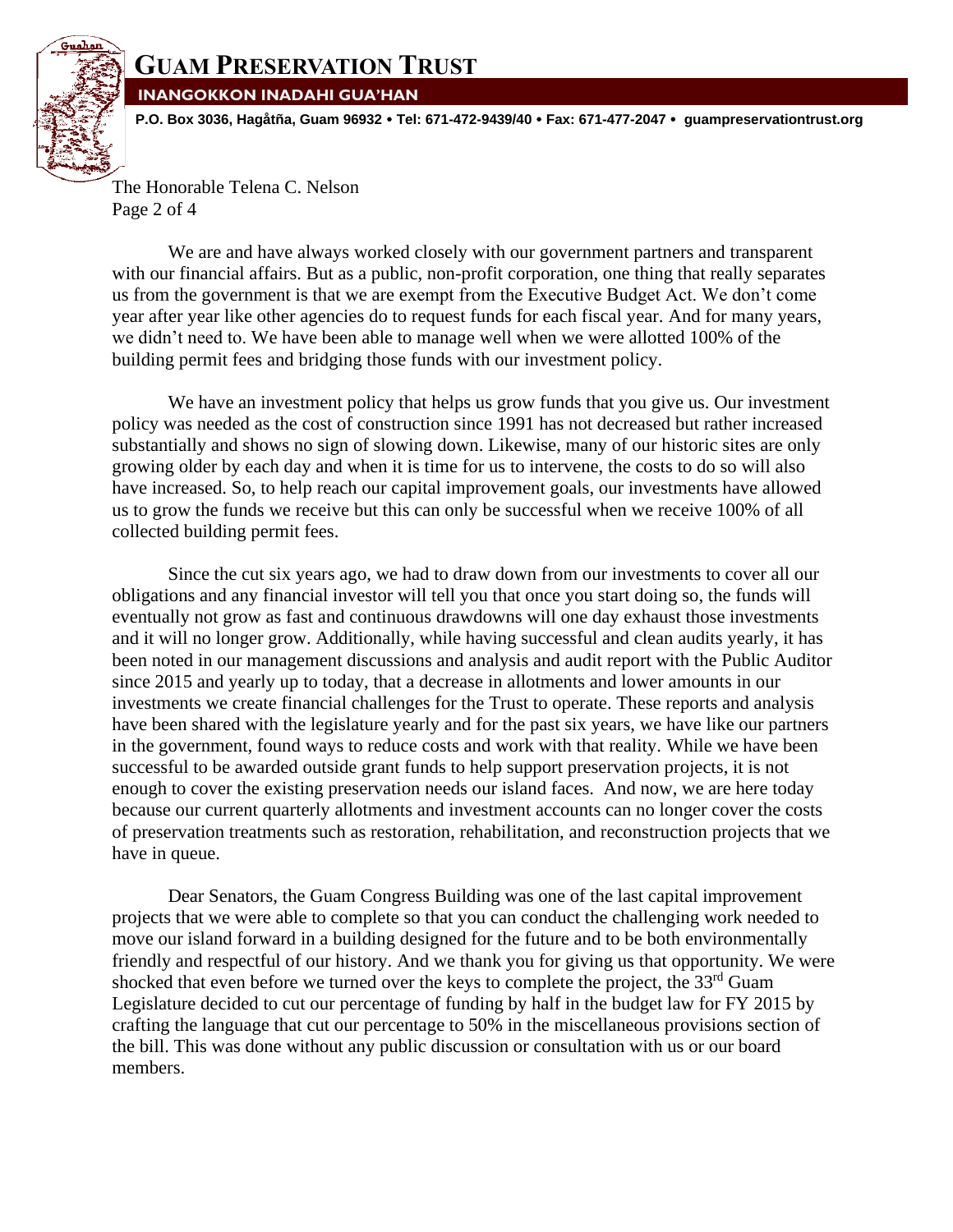

## **GUAM PRESERVATION TRUST**

**INANGOKKON INADAHI GUA'HAN**

**P.O. Box 3036, Hagåtña, Guam 96932 Tel: 671-472-9439/40 Fax: 671-477-2047 guampreservationtrust.org**

The Honorable Telena C. Nelson Page 3 of 4

Consultation is an important word in the preservation community. We hear that word so much especially when our community deals with the U.S. military buildup. We say things need to be transparent and open so that we can provide meaningful public consultation. At GPT too, we understand that consultation is important, and we even trained our public to learn about the Section 106 process to understand their roles in providing meaningful consultation. Several senators in this legislature have attended our trainings. While stressing how important consultation is, as an organization who also believes in the spirit of Inafa' maolek, we were saddened that we were not provided proper consultation when it was determined to reduce our funding. Saddened even further that our preservation funds, though by statute was not to be used for government operations, was taken for such purposes and to destroy public buildings and restore non-historic structures.

My dear senators, I do not want to use your valuable time to tell you what we have done these past 30 years to tell you why you should restore our funds. I will submit our strategic plans which illustrate what we have accomplished and furthermore, what we have to accomplish further. We are proud of the past 30 years. What I do want to stress is that we have several projects left outstanding in need of funding for our community residents: Preservation work is needed for the F.Q. Sanchez Elementary School, the Agana Cathedral Belltower, two historic homes in Inalahan- the George Flores House and Benny San Nicolas House, in Hagatna, we have the Rosario, Lujan House, and Archbishop Flores House. We also have conservation work and heritage projects needed to develop GPT's Atantåno and Hila'an Heritage Preserves to help save our natural and cultural resources and bring about proper environmental and cultural stewardship for our community residents.

These projects combined will cost over 20 million dollars. We cannot do this alone in our current financial condition. We even had to prioritize our projects in queue and for the first time in our organization's history had to come before this legislature to request funding for the F.Q. Sanchez School restoration this past September. And these are just the projects that we have invested in prior to the cut so that they be shovel-ready to begin the tangible preservation work. More projects to protect our historic sites will come forward soon and need funding. Our current funding mechanism cannot sustain the rising costs of construction and without any changes will make it difficult to protect our sites from any adverse effects.

Some preconceived thoughts may express that funding for GPT is not important at this time in our community. Some might say "it isn't a priority. It is not a public health issue. It isn't a public safety issue. It isn't a public education issue. It isn't an economic development issue." But I say to you, we are all of that, and more. Most historic sites are on public lands and parks where our families walk, swim, and conduct outdoor activities. When we teach our residents cultural practices, we promote public health to engage their whole person to live healthy. When